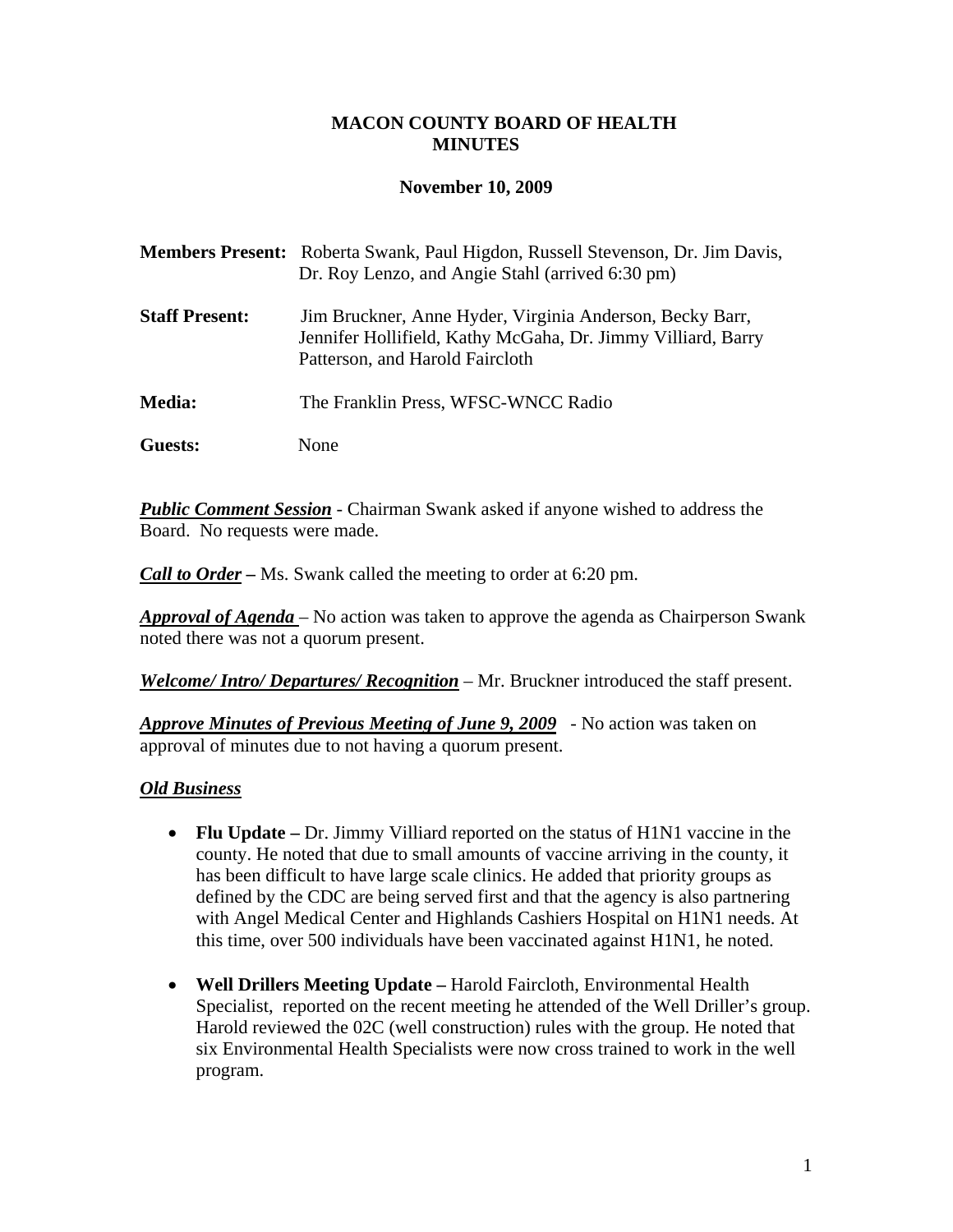# **Macon County Board of Health Minutes November 10, 2009 – Page 2**

- *Ladies Night Out* **Update** Reporting on the initial *Ladies Night Out* Program that was held on October 27, Jennifer Hollifield and Virginia Anderson announced that between 50-60 women participated. They noted these programs will be held on the fourth Tuesday of every month in the cafeteria of Angel Medical Center.
- **Smoking Rules** Board members were educated by Becky Barr and Barry Patterson on the smoking rules (House Bill 2) that will go into effect on January 2, 2010. Enforcement of the law will begin with the owner of the business, Barry explained. He continued to inform the Board on the enforcement aspect of the law. Becky noted that there is a new website that explains the law – [www.smokefree.nc.gov](http://www.smokefree.nc.gov/) and a CARE LINE has also been set up so the public can file a complaint or get the same information on the law as is on the website (1- 800-662-7030). Members were referred to the **handouts** in their packets for additional information.
- **Organizational Chart Positions** Mr. Bruckner reported on the current Organization Chart with changes in positions. He explained that Dr. Jimmy Villiard is now in the position as the Personal Health Section Administrator. He also noted there were three EH positions vacant.

# *New Business*

- **Free Clinic Grant** Kathy McGaha**,** Healthy Carolinians, Program Director, announced that a grant has been written and submitted and if approved would make the Community Care Clinic that offers health care to low-income families, available in the Franklin area. She added that the Community Care Clinic in Highlands applied for the grant of up to \$175,000 and will partner with Angel Medical Center and the Highlands – Cashiers Hospital for supplemental services. The grant could last for up to three years, according to McGaha and includes plans for a coordinator to be hired to manage the program in Franklin.
- *Period of Purple Crying* **Program**  Explaining that **PURPLE** stands for **P**eak of crying, **U**nexpected, **R**esists soothing, **P**ain-like face, **L**ong lasting and **E**vening**,**  Anne Hyder educated the Board on this project that offered across the state. It is a campaign to save infants' lives by understanding prolonged, but normal – and often inconsolable – bouts of early infant crying. The goal of this campaign is to help prevent Shaken Baby Syndrome and save infants lives. She added that Shaken Baby Syndrome is currently among the leading causes of child abuse deaths in the US and is 100% preventable.